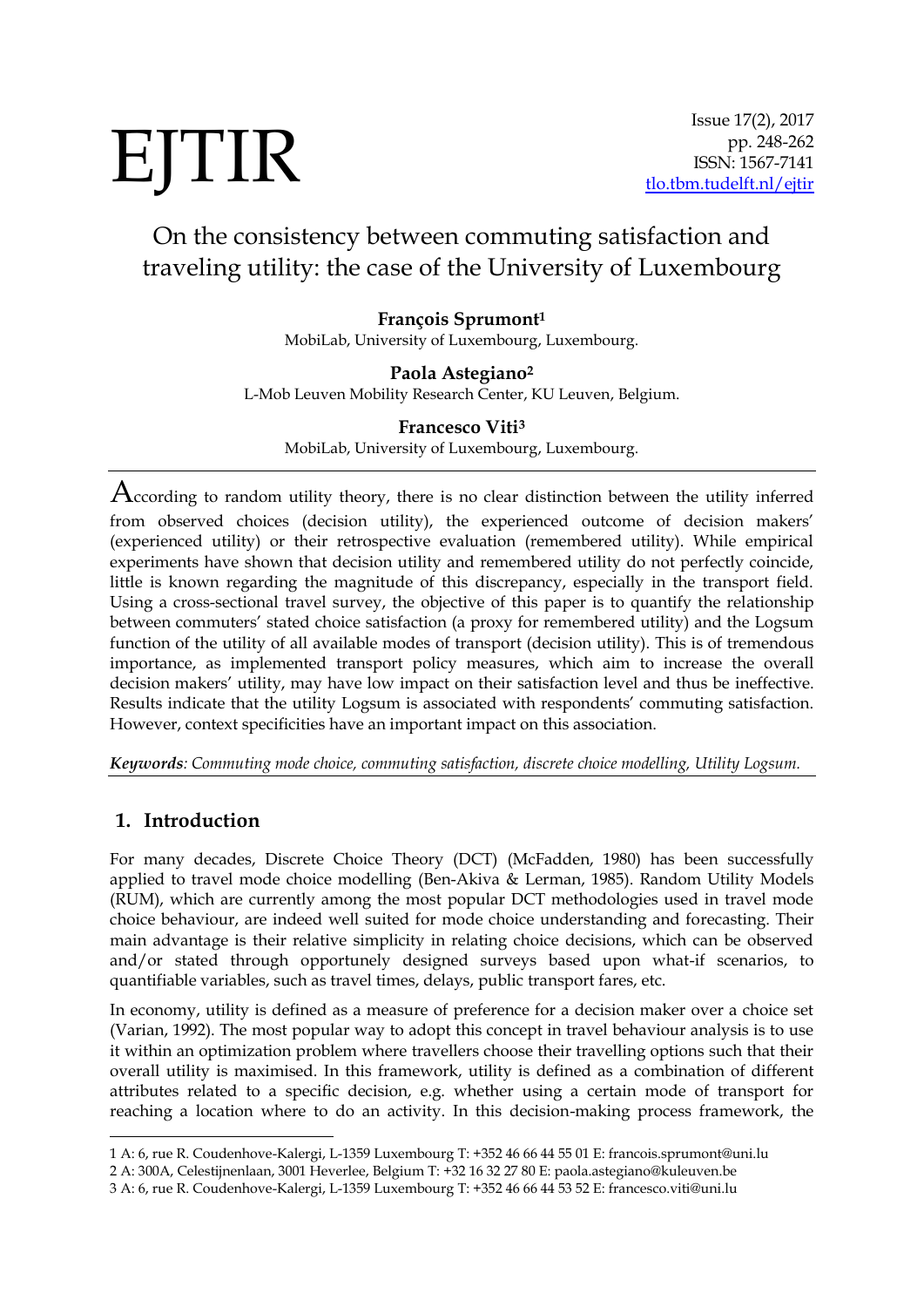EJTIR **17**(2), 2017, pp.248-262 249 Sprumont, Astegiano and Viti On the consistency between commuting satisfaction and traveling utility: the case of the University of Luxembourg

definition of utility is of crucial importance. Ben-Akiva and Lerman (1985) defined it as an index of attractiveness, which has a direct relation with attributes related to a specific travelling purpose, the available travelling options and attributes related to the decision maker (e.g. socioeconomic characteristics).

Kahneman et al. (1997) highlighted the necessity to distinguish various types of utility and were the first to differentiate concepts such as decision or experienced utility. The concept of utility commonly used in mode choice modelling is referred to as decision utility, while the experienced outcome of a mode choice, instead, is called experienced utility (Ettema et al., 2010). Remembered utility is simply the retrospective evaluation of past decisions. Utility inferred from observed choices (decision utility) is not the same as the experienced or the remembered utility (Kahneman & Sugden, 2005). The discrepancy between ex-ante (decision utility) and ex-post (experienced or remembered utility) utility concepts has been demonstrated using empirical experiments (Kahneman et al., 1997) and is now widely adopted (Ettema et al., 2010; Abou-Zeid, 2009; Abou-Zeid & Ben-Akiva, 2012; Chorus & de Jong, 2011; De Vos et al., 2016). Ettema et al. (2010) and Abou-Zeid (2009) were the first to raise this question in travel behaviour research.

It is well known that travel is a derived demand, not a proper activity that individuals wish to undertake for their own sake (Banister, 2008). The activity at the destination is valuable, not the trip. However, characterizing the way in which traveling is a derived activity is a debated issue (see Mokhtarian & Salomon (2001) and Redmond & Mokhtarian (2001)). According to various authors (St-Louis et al., 2014; Whalen et al., 2013) positive utility and satisfaction feelings have been observed for traveling. Furthermore, this was observed for commuting trips as well as for leisure trips (i.e. where the trip is the activity) or trip to leisure activities. Redmond & Mokhtarian (2001) showed that commuting trips are not unequivocally a source of disutility to be minimized.

To some extent, this is in line with the seminal work of Kahneman et al. (1997) which showed, using empirical experiments, that in addition to being distinct from decision utility, experienced utility is not always directly maximized by decision makers. The peak-end rule for instance (see Kahneman & Thaler (2006) for a recent discussion) postulates that when evaluating an event, individuals are greatly influenced by the event's most intense period and by its ending intensity.

While some authors such as Chorus & de Jong (2011) or Abou-Zeid & Ben-Akiva (2012) discussed the possible solutions to close the gap between experienced and decision utility, few publications have tried to quantify the relation between both concepts. Accordingly, the main objective of this paper is to better understand the relation between commuting utility, quantified by a multinomial logit model, and stated satisfaction. Using economic terms, our objective can be summarized as: analysing the link between decisions utility and remembered utility evaluated for repeated commuting travels. The hypothesis used in this work is that stated travel satisfaction and decision utility are strongly positively correlated. If this holds true, then interventions aiming at achieving system goals while not reducing the overall satisfaction of the users are likely to be effective. Our study contributes to verify this hypothesis and to identify reasons for which decision utility may in some conditions be a good substitute of commuting satisfaction, and in which cases other utility components may be as important, if not more important, as those used in the travelling utility concept.

This work is in line with a previous study of Chorus (2012), where satisfaction and decision utility where also systematically compared, but the analysis is here done at both aggregated and disaggregated levels, using classical cross-sectional travel surveying and the results obtained are also relatively different.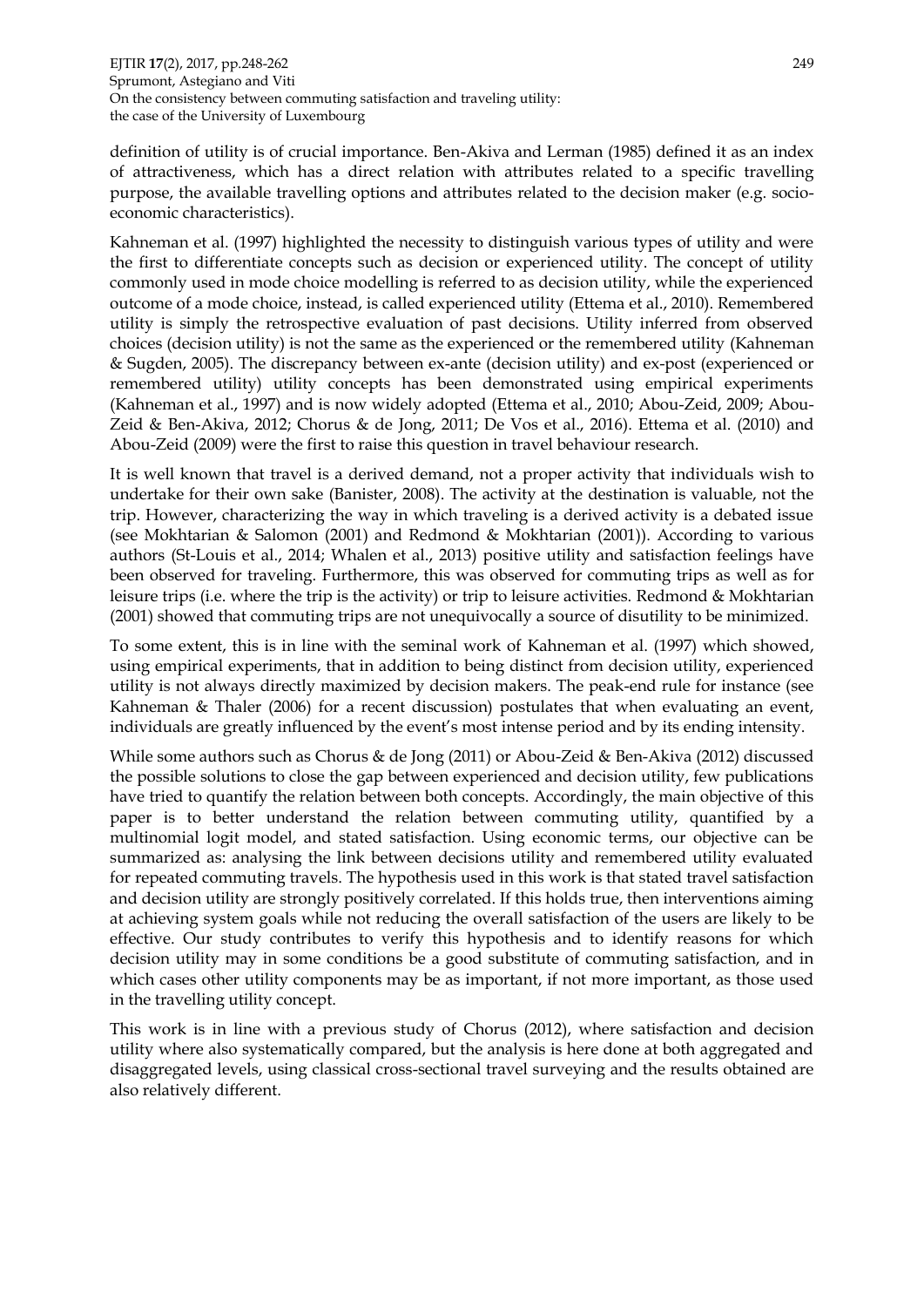# **2. Satisfaction determinants overview**

Having an intrinsic link with emotions, travelling satisfaction is a difficult concept to quantify, or to characterize with a functional relationship. Mokhtarian & Salomon (2001) indicated that the utility for travelling has 3 main components: the utility for any activity that can be done during the trip, the utility of the activity at destination and, finally, the enjoyment of travelling. The utility regarding the activity at destination is often taken into account and controlled. Intuitively, leisure activities generate more satisfaction than commuting trips. Ory & Mokhtarian (2005) give an interesting example: "Thus, two individuals traveling to the same flight may experience the travel differently due to their difference in trip purpose". Regarding the activity that can be conducted while travelling, a large range of activities can be experienced. Read a book, listen to news, talk show, podcast, music, audiobook, discuss with people, have phone call, work, think, relax are example of ways to make best use of the available travelling time (for an exhaustive list, readers might consult Páez & Whalen (2010) and St-Louis et al. (2014)). The enjoyment of the trip in itself is the third and last dimension. Scenic beauty, nice landscape, speed excitement are examples of feelings than can improve a trip's utility.

St-Louis et al. (2014) interestingly distinguished the determinants for travel satisfaction into 2 classes: external factors and mode-specific attributes and, on the other hand, internal and nonmode specific factors. The first category refers to "objective elements" of a commute such as travel time, travel cost, travel mode, road congestion state. Intuitively, Turcotte (2011) found that satisfaction decreases with travelling time and that the congestion level was an important source of dissatisfaction for the travellers. Each travelling mode has its own characteristics that can influence trip satisfaction. Soft modes (walking and biking) are usually the ones associated with the highest satisfaction levels. The least satisfied travellers are most frequently the ones using the public transport system. Thus, car users have an intermediate satisfaction between soft modes users and public transport users (Páez & Whalen, 2010). As expected, the results of St-Louis et al. (2014) showed how weather conditions have a stronger impact on soft mode users than on public transport users. Drivers are the least impacted commuters by weather conditions such as snow or rain. Interestingly, the authors also mentioned some bias in the satisfaction rating. Indeed, modecaptive people might not rate objectively their travelling mode. Internal and non-mode specific factors refer to commuter personality, behaviour and preference. Of course, socio-demographic characteristics play an important role in the way individuals take decision and experience activities. But other factors such as travellers' values, attitude towards the mode and lifestyle play an important role in travelling experience as well (Ory & Mokhtarian, 2005). Two travellers living in the same building, commuting to the same place with the same travelling mode might evaluate their trips differently.

Very few studies relate satisfaction with attributes linked to the planned activities and the available modes of transport. Abou-Zeid (2009) proposed a commuting satisfaction model that links activity and travel choices using a well-being maximising formulation. She also identified the main factors for both work and non-work trips that influence well-being using a structural equation modelling approach. Ettema et al. (2011; 2013) developed and tested, using an SP survey approach involving hypothetical trips, a measure of satisfaction based on the concept of Subjective Well-Being, which has been introduced as alternative to the more traditional utility concept. However, the Subjective Well-Being concept depends on the choices' outcome and not only on the expected value of the systematic components. A recent study was performed by Chorus (2012), where hypothetical scenarios were designed and presented to a group of respondents to test the correlation between the Logsum (for both utility-maximising and regretminimising functions) and stated satisfaction measures.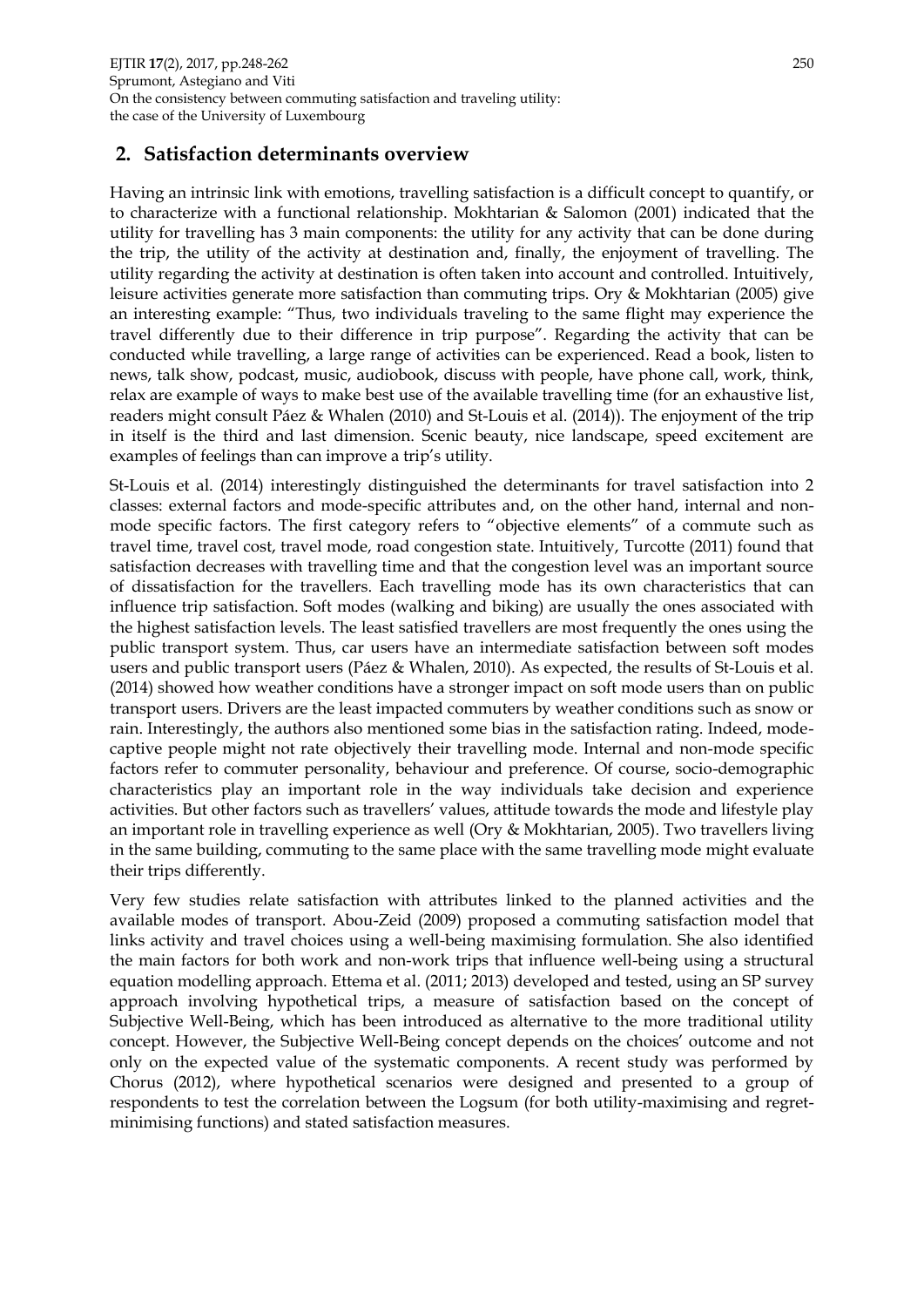#### **3. Methodology**

This paper aims to understand the relation between the utility of commuting with a particular mode of transport, which is inferred from observed choice (decision utility) and stated satisfaction (a proxy for remembered utility). In order to reach this goal, the utility-based Logsum as adopted in Chorus (2012) is computed and then it is compared to stated satisfaction using two well-established approaches, namely multiple regression analysis and one-way Analysis of Variance (ANOVA). The contribution of this paper lies in the validation of this approach on another dataset in which mode choice decisions instead of route choice decisions are used. Furthermore, the findings in our study provide a significantly higher correlation between utility and satisfaction with respect to the findings reported in the existing literature.

Random Utility Theory (Ben-Akiva & Lerman, 1985) is based on the hypothesis that every individual is a rational decision-maker, which aims at maximizing the utility related to his choice. In particular, the generic decision-maker  $i$ , when making a choice, considers  $m_i$  mutually exclusive alternatives that constitute his choice set; he then assigns to each alternative *j* in his consideration set a perceived utility  $U_i^{\dagger}$  and selects the alternative that maximizes this utility; the utility associated to each choice alternative depends on a number of attributes  $X_i^{\mathrm{t}}$  of the alternative itself and/or of the decision-maker. The utility function  $U_j^1$  can be expressed as the sum of two terms: a systematic utility  $V_j^1$  and a stochastic residual  $\varepsilon_j^j$ . The systematic part represents the mean utility perceived by all decision-makers having the same choice context while the residuals capture the unknown deviation of the utility perceived by user *i* from this mean value and capture the combined effects of the various factors that introduce uncertainty in choice modelling. The deterministic utility is instead usually assumed as a linear-additive function of weights  $\beta_k$  of the attributes  $X_{ki}^i$ . Therefore:

$$
U_j^i = V_j^i + \varepsilon_j^j \tag{1}
$$

where

$$
V_j^i = \sum_k \beta_k X_{kj}^i \tag{2}
$$

Among the different random utility models, the simplest and most popular is perhaps the Multinomial Logit. It is based on the assumption that the random residuals are independently and identically distributed as Gumbel random variables with zero mean and variance equal to  $\frac{\pi^2}{6}$ . Consequently to this assumption, the probability of choosing alternative *j* from among those available (1,2,…,m) can be expressed as:

$$
p[j] = \frac{\exp(V_j)}{\sum_{i=1}^{m} \exp(V_i)}
$$
(3)

The logarithm of the denominator of equation (3) provides the aggregated utility that the

traveller receives from the different alternatives and is commonly referred to as the Logsum:  
\n
$$
LS_{RUM} = E\Big[ max_{j=1,...,J} \{U_j\} \Big] = \int_{\varepsilon} \Big[ max_{j=1,...,J} \{U_j\} \cdot f(\varepsilon) \Big] d\varepsilon = \ln[\sum_{j=1,...,J} \exp(V_j)] \tag{4}
$$

The Logsum gives the opportunity to have a single scalar measure representing multiple alternatives at once. Mathematically, it allows having an aggregated measure of all potential options that a traveller may have in its evaluation set. Chorus  $\&$  de Jong (2011) define the Logsum as "the expected maximum utility associated with a traveller's choice set". For this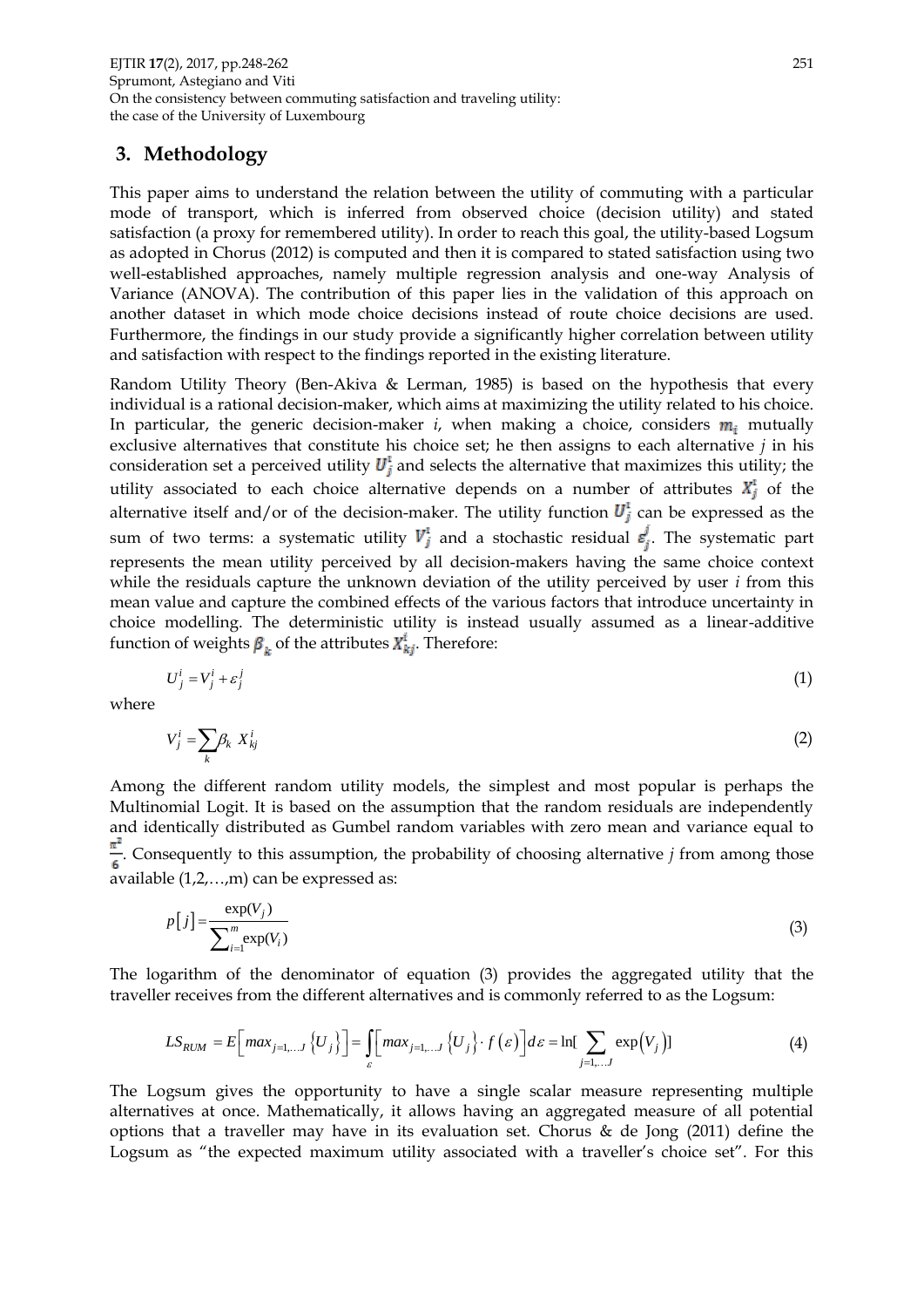reason, it has been regarded in the literature as a suitable metric providing a value to user benefit, and it is commonly used as a measure of accessibility (Geurs, 2006).

A notable property of the Logsum is that it monotonically increases in value if a new alternative is added, even if its utility is very low. On the other hand, only alternatives with a sufficiently comparable utility with respect to the best alternative increase the value significantly. This property is associated to the intuitive sense of appreciation for having a larger set of alternatives where to choose the travelling mode. Hence, in mode choice, this expression is commonly adopted to compare two choice sets made of different travelling alternatives.

# **4. Case Study**

#### *4.1 Luxembourg, the heart of a cross-border region*

At the heart of Europe, encompassing a total area of 2586 km², the Grand-Duchy of Luxembourg is a small country facing big mobility challenges. Every day, in addition to the commuting trips of its 563 000 residents, the country welcomes 170 000 cross-border workers, representing 43% of the total working force (STATEC, 2016). These cross-border workers coming from Belgium, France and Germany generate an important pressure on the transport infrastructure of the country. While 76% of the workers living in Luxembourg commute by car, the share is reaching 89% for cross-border workers (Carpentier & Gerber, 2009). Inside Luxembourg, the public transport use is relatively low compared to the high service quality both in terms of frequency and coverage (Klein, 2010). As mentioned by Epstein (2010), high car use may be explained partly by the dense motorway network and the positive image associated with car ownership. As far as commuting mode choice is concerned, the important difference between resident and crossborders workers is mainly related to home-to-work distances. For the residents, the median commuting distance reaches 12km while it reaches 40km for the cross borders commuters (Carpentier & Gerber, 2009). Of course, such long distances are incompatible with soft modes use and hardly compatible with public transport use. This difference in trips characteristics and mode availability between cross-border workers and residents are, as previously argued, commuting satisfaction determinants (Turcotte, 2011; St-Louis et al., 2014).

#### *4.2 The University of Luxembourg*

Founded in 2003, the University of Luxembourg (the only University in the country) is welcoming every-day 6500 students and 1500 staff members. The majority of the University activities are located on three different campuses which are in Luxembourg-City (namely Kirchberg and Limpertsberg campuses) or a few kilometres away from the city centre (Walferdange campus). Since its creation, the university has constantly grown in total population and has now reached a limitation due to the infrastructure size. To solve this issue and to foster land-use polycentric development the national government has imposed the relocation of the University in Belval, a new town located around twenty kilometres southwest of the capital.

This workplace relocation will greatly impact the commuting behaviour of the staff members, which are, in line with the national trends, scattered in and outside of the country, with a significant number of cross-border workers. In our previous study (Sprumont et al., 2014) involving an earlier travel survey data analogous to the one described in this paper, we showed that the most impacted staff members will be the German workers while only a few people will decrease their commuting distances. In general, this workplace relocation will increase the commuting of the University staff members of, on average, 18% (from 28.7 to 33.8km).

Currently, the university is developing measures to increase staff members' satisfaction regarding their home-to-work trip in order to compensate for the loss caused by the government targets and in general by the relocation. A carpooling platform, a shuttle service between campuses and a car-sharing system are running from mid-September 2015. These services have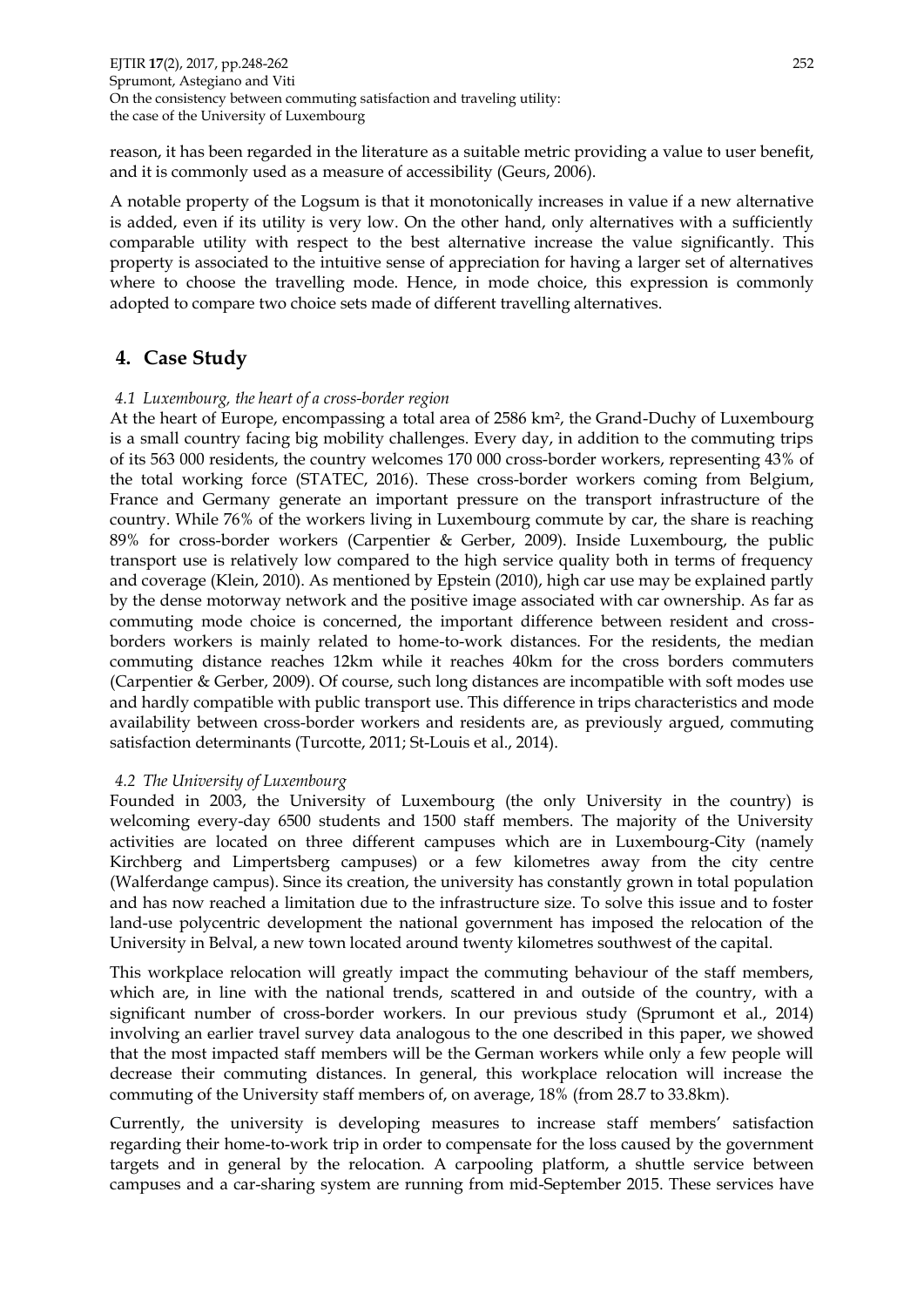EJTIR **17**(2), 2017, pp.248-262 253 Sprumont, Astegiano and Viti On the consistency between commuting satisfaction and traveling utility: the case of the University of Luxembourg

been introduced with the objective of compensating the general loss of accessibility. Hence, assuming that the positive correlation between commuting satisfaction and the utility satisfaction measure expressed by the Logsum is verified in this study, we may then use the predictive properties of the latter model to evaluate the impact of these services.

#### *4.3 The 2014 / 2015 travel survey*

Between December 23rd and January 23rd, around 500 respondents replied to the 2014/2015 staff's travel survey. This means that 34% of the staff members (including PhD students) replied to the survey. Appendix A provides an overview of the resulting key figures. Such surveys are a great tool to monitor the commuting behaviour and to assess the implementation of Travel Demand Management (TDM) measures. The survey collected standard information regarding socio-demographic status, transport mode availabilities, and selected commuting mode.

The question regarding the (stated) commuting satisfaction was formulated as follow:

"Are you globally satisfied by your daily work commute? (If you take into account elements such as the cost, the distance and the stress caused by your home-to-work trips)".

The respondents had the choice between very unsatisfied, unsatisfied, satisfied and very satisfied (coded as Sat1, Sat2, Sat3, Sat4 in the appendix B). This four-point Likert scale question without neutral answer forced the respondent to attribute a positive or negative rate to their commuting trips. As usual when using Likert scales, the extreme response might be underused, showing a desire to not be perceived as a person with extreme feelings.





Figure 1 presents satisfaction level's variation according to 4 variables, namely selected modes, commuting distance classes, work position and workplace location. Our data, similarly to the reported scientific literature, shows higher levels of satisfaction for soft mode use. Indeed, 100% of the walkers or cyclists are satisfied or very satisfied. The travel survey respondent exhibits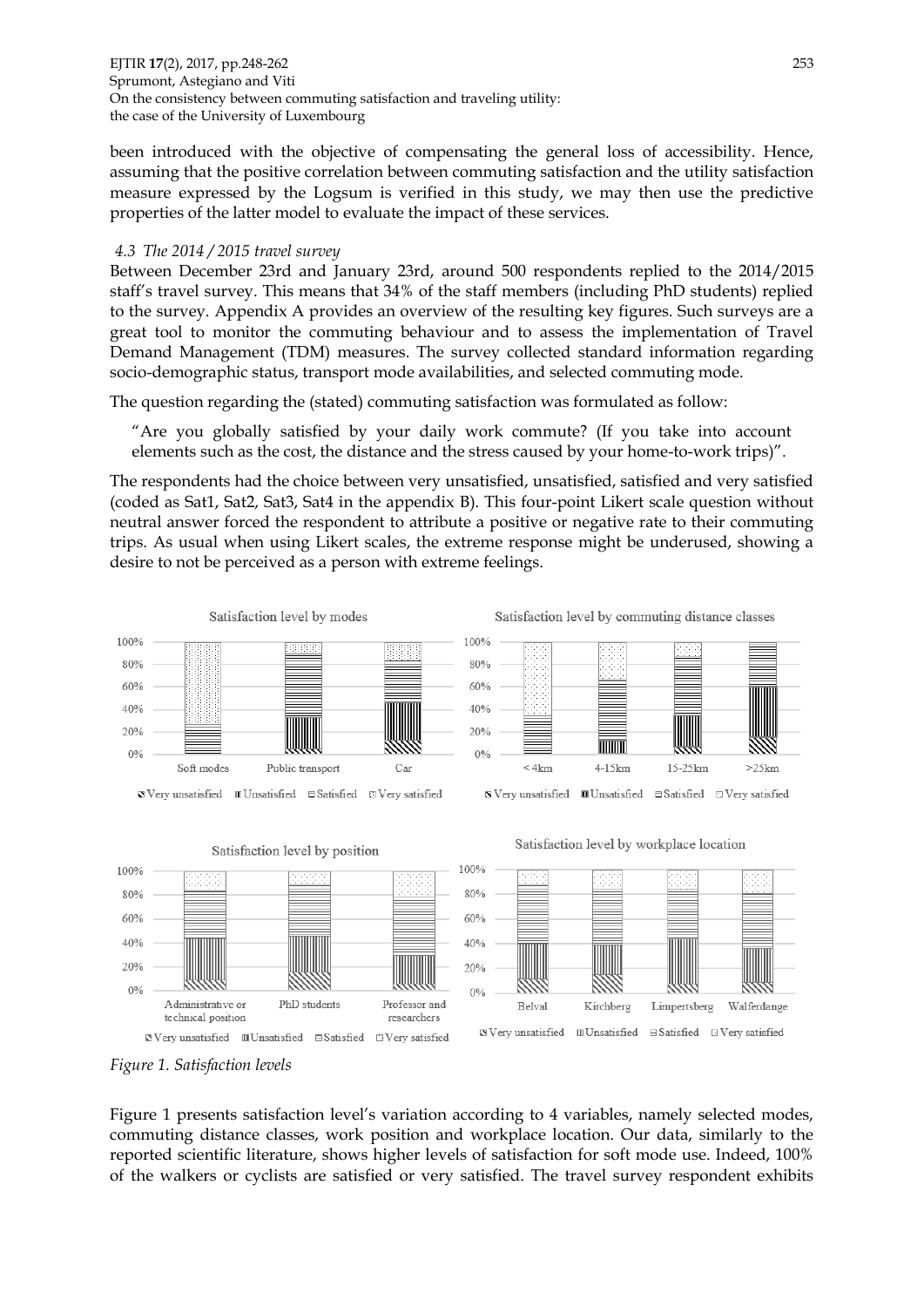EJTIR **17**(2), 2017, pp.248-262 254 Sprumont, Astegiano and Viti On the consistency between commuting satisfaction and traveling utility: the case of the University of Luxembourg

higher satisfaction level for public transport use opposed to car use which is different from what has been observed by Turcotte (2011). Commuting satisfaction levels also seem to be negatively correlated with home-to-work distance. While soft modes and public transport use normally generate higher satisfaction levels, high travelling distances are naturally not compatible with soft mode and hardly compatible with public transport use, except for the routes served by a railway connection. The work position, a good proxy of the income level, also affects the commuting satisfaction. PhD students are the least satisfied of their commuting trip. Further research is needed but using university travel survey information, income level seems to be positively correlated with higher satisfaction levels. Because the various campuses all present different car and public transport accessibilities, different satisfaction levels would have been expected but no big difference is observed.

Important behavioural mode choice determinants such as attitude, subjective norms and perceived behavioural control which, according to Ajzen (1985), influence intention and finally decision's choice were not collected in this survey. Thus, the inclusion of these variables, which have been described as important satisfaction determinants by Ory & Mokhtarian (2005) in the MNL model, is unfeasible for this study.

# **5. Results**

The aim of this paper is to verify whether Random Utility Maximizing Logsum and the stated satisfaction for the commuting mode of transport are positively correlated. In particular, we aim to express the Logsum as a single measure taking into account all mode alternatives available to the respondent.

In order to compute the utilities for each alternative, a Multinomial Logit Model was formulated and calibrated. The systematic part of the utility function for the three modes of transport that have been considered (CAR, PT, SOFT), takes the following form:<br>  $V_j^i = ASC_j + B\_TIME_j * Time_j + B\_COST_j * Cost_j + B\_PHD_j * PHD^i + B\_PROF_j * PROF^i$  (5) have been considered (CAR, PT, SOFT), takes the following form:

$$
V_j^i = ASC_j + B\_TIME_j *Time_j + B\_COST_j * Cost_j + B\_PHD_j * PHD^i + B\_PROF_j * PROF^i
$$
 (5)

Where i and j are respectively the user and the mode alternative. Ttime and Cost are the travel time and travel cost associated with each alternative. PHD and PROF are two dummy variables that take value 1 if the user is a PhD student or a Professor (or postdoc researcher level) at the University of Luxemburg and zero otherwise. ASC is the so-called Alternative Specific Constant, which appears on all alternatives except one, and represents somewhat a systematic preference for certain modes, which is not captured by the systematic component.

Car cost has been set up to  $\epsilon$ 0.15/km, no travelling cost has been assigned to soft mode use and public transport cost has been computed by dividing the yearly transport pass cost by an approximation of the total annual number of home-to-work trips (420). Estimating public transport travelling cost for each individual is far from easy.

First, based on the postal code, it has been assumed that individuals were commuting from the closest bus stop / train station which might represent an oversimplification in some instances. Second, some train stations recently introduced parking fees, and the collected data is insufficient to correctly identify their costs. Concerning the travelling time, a "Friendly Batch Routing" (Medard de Chardon & Caruso, 2012) application running in combination with the Google Maps API was used to obtain car travelling time and origin-destination distance. No congestion coefficient has been used in this study. Soft modes have been assumed to be characterized with a speed of 11km/h, an intermediate speed between walking and cycling.

In Table 1 the results of the MNL calibration are shown. The model was calibrated with the support of the software package BIOGEME (Bierlaire, 2003). The sign of the resulting parameters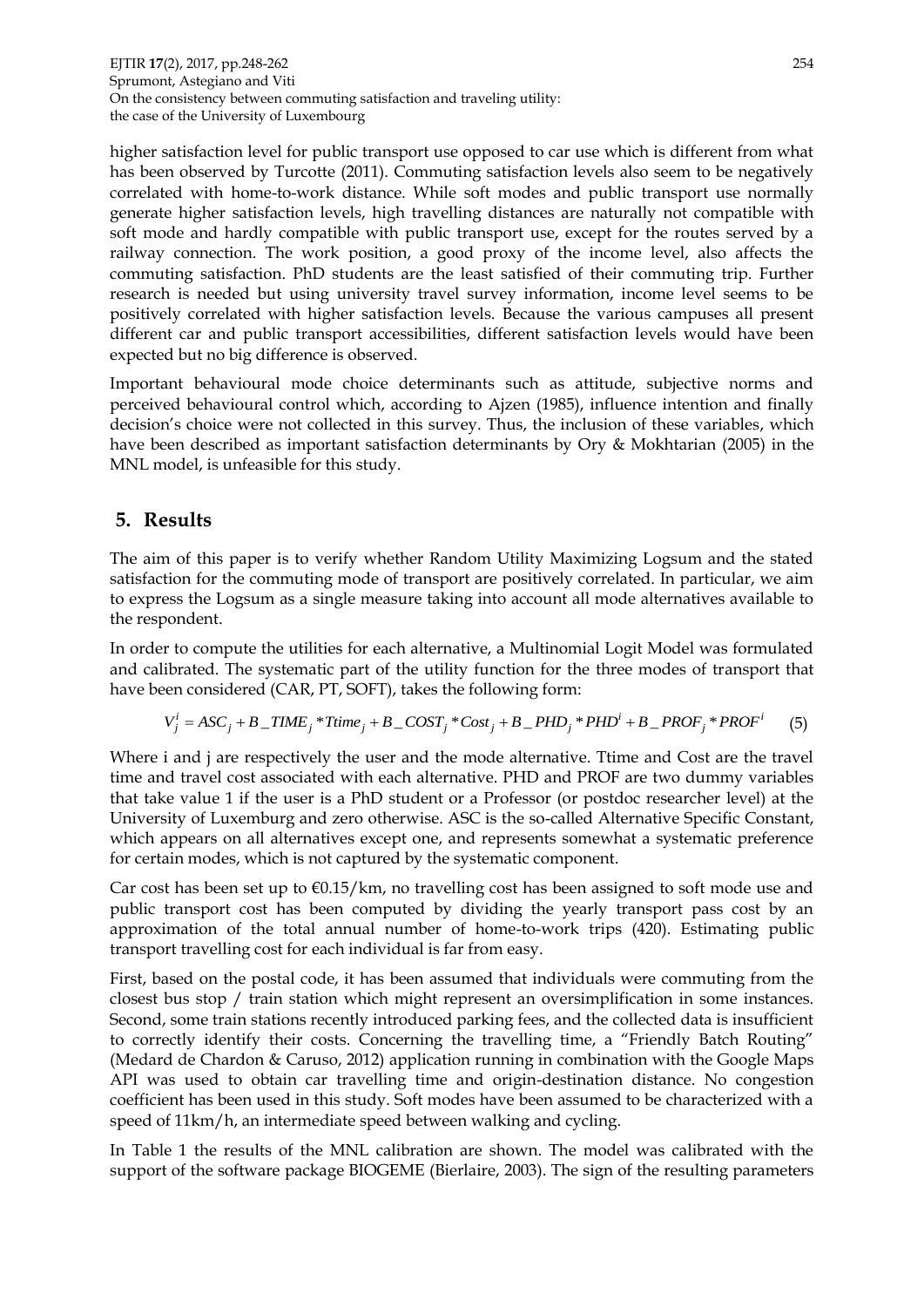are all found consistent. The value of the  $\rho$ 2 is 0.3 and the efficiency of the model reaches 77%. The value of the ASC\_PT and B\_PHD should be analysed with caution due to their relatively high p-value.

| Name          | Value      | Std err | t-test  | p-value |
|---------------|------------|---------|---------|---------|
| ASC_CAR       | 0.00 Fixed |         |         |         |
| ASC PT        | $-0.229$   | 0.327   | $-0.70$ | 0.48    |
| ASC SOFT      | $-0.936$   | 0.397   | $-2.36$ | 0.02    |
| <b>B</b> COST | $-0.132$   | 0.026   | $-2.51$ | 0.01    |
| <b>B</b> PHD  | 0.379      | 0.400   | 0.95    | 0.34    |
| <b>B</b> PROF | 0.384      | 0.283   | 1.35    | 0.18    |
| <b>B</b> TIME | $-0.0513$  | 0.0101  | $-5.10$ | 0.00    |
|               |            |         |         |         |

#### **Table 1. Results of the MNL calibration**

#### *5.1 Multiple regression approach and ANOVA analysis*

Given the results of the calibration process (see Table 1), it was possible to compute the utilitybased Logsum expressed in eq. (4). Below, Figure 2 provides a first overview of the relation between the utility of the selected mode and the satisfaction level. From a visual inspection, it seems that our primary hypothesis can be confirmed. There appears indeed to be a positive relation between the utility of the selected mode and the satisfaction levels.



*Figure 2. Satisfaction levels and utility of the selected mode*

In order to analyse the strength of the association between the utility-based Logsum and the stated satisfaction, the multiple regression (Edwards, 1985) and the one-way ANOVA (Christensen, 2011) approaches have been employed. The multiple linear regression is used to explain the relationship between one continuous dependent variable and two or more independent variables. ANOVA is instead a statistical method typically employed to perform analysis of variance between and within groups.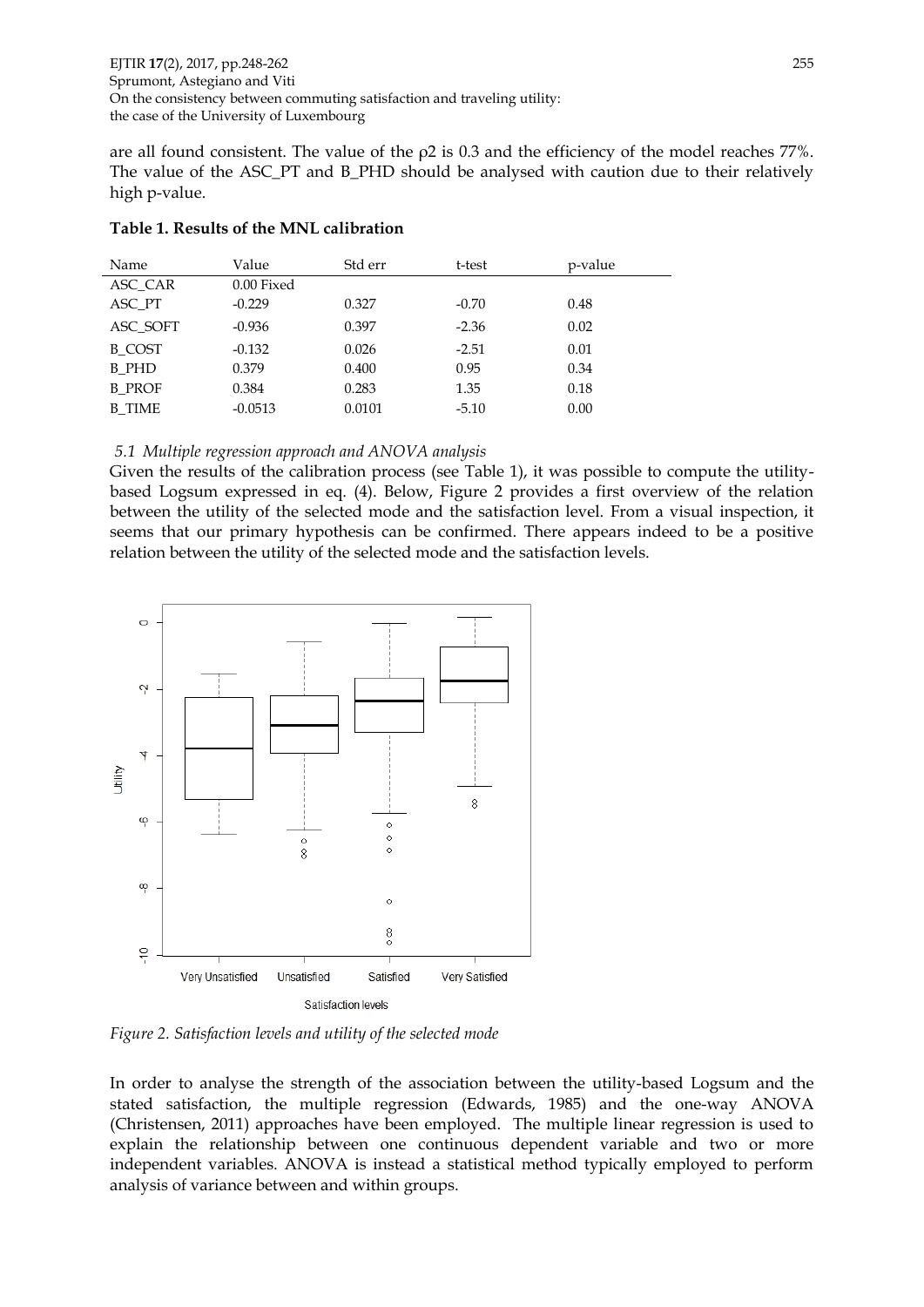EJTIR **17**(2), 2017, pp.248-262 256 Sprumont, Astegiano and Viti On the consistency between commuting satisfaction and traveling utility: the case of the University of Luxembourg

Employing the multiple regression approach, the analysis of the strength of the association between the Logsum and the stated satisfaction produced a coefficient of determination  $\mathbb{R}^2$  equal to 0.24 and a multiple correlation coefficient equal to 0.48 for the full sample. The one-way ANOVA analysis, implemented as a confirmation approach, turned out to provide similar results. The correlation between fitted and observed values of the dependent variables is the same as it was for the multiple regression model. The "proportion of variance explained" measure  $\mathbb{R}^2$  for multiple regression has an ANOVA equivalent,  $\eta^2$  (eta squared), which has in this case a value equal to 0.24.

These results, to some extent, confirm the main hypothesis of the paper. The utility-based Logsum (decision utility) is importantly correlated with the stated satisfaction (a proxy for remembered utility). As expected, the correlation is not perfect but is still significantly higher than the correlation found by Chorus (2012) who used stated choice experiment data and obtained correlations between 0.155 and 0.203.

However, as described in Section 4, our dataset is composed of very different profiles. PhD students have, for instance, lower salaries than professors, and in general have different socioeconomic characteristics (e.g. lower car ownership rates, near-free public transport access) and different activity-travel patterns. In addition, the country of residence, as already mentioned, has a huge impact on commuting time and public transport availabilities. Table 2 presents the multiple correlation coefficient for different population categories (in appendix B, a detailed table with the coefficients and their significance tests is included).

To begin with, a high correlation value is observed when the Logsum value is proportional to the satisfaction levels. For instance, someone having several efficient alternatives for commuting and expressing a high satisfaction level would have a high correlation index. A low correlation would indicate that individuals are 1) satisfied by a low workplace accessibility (expressed by the utilitybased Logsum) or 2) unsatisfied by a good accessibility. The most striking observation is related to the variation between the residents and the cross-border workers. While commuting satisfaction for Luxembourgish residents is well aligned with their travelling alternatives quality, this does not hold for cross-border workers.

|                       |                                         | Multiple correlation<br>coefficient |
|-----------------------|-----------------------------------------|-------------------------------------|
|                       | Total sample                            | 0.48                                |
|                       | PhD students                            | 0.46                                |
|                       | Professors and researchers              | 0.51                                |
| Employment status     | Administrative or technical<br>position | 0.49                                |
|                       | Luxembourg                              | 0.51                                |
|                       | Belgium                                 | 0.12                                |
| Country of residence  | France                                  | 0.31                                |
|                       | Germany                                 | 0.1                                 |
|                       | man                                     | 0.49                                |
|                       | woman                                   | 0.48                                |
| Socio-demographic     | children(no)                            | 0.45                                |
| characteristics       | children(yes)                           | 0.54                                |
|                       | Age $(\leq=30)$                         | 0.53                                |
|                       | Age(>30)                                | 0.47                                |
|                       | Car                                     | 0.47                                |
| Commuting mode choice | public transports                       | 0.44                                |
|                       | Soft modes                              | 0.19                                |

#### **Table 2. Multiple correlation coefficient**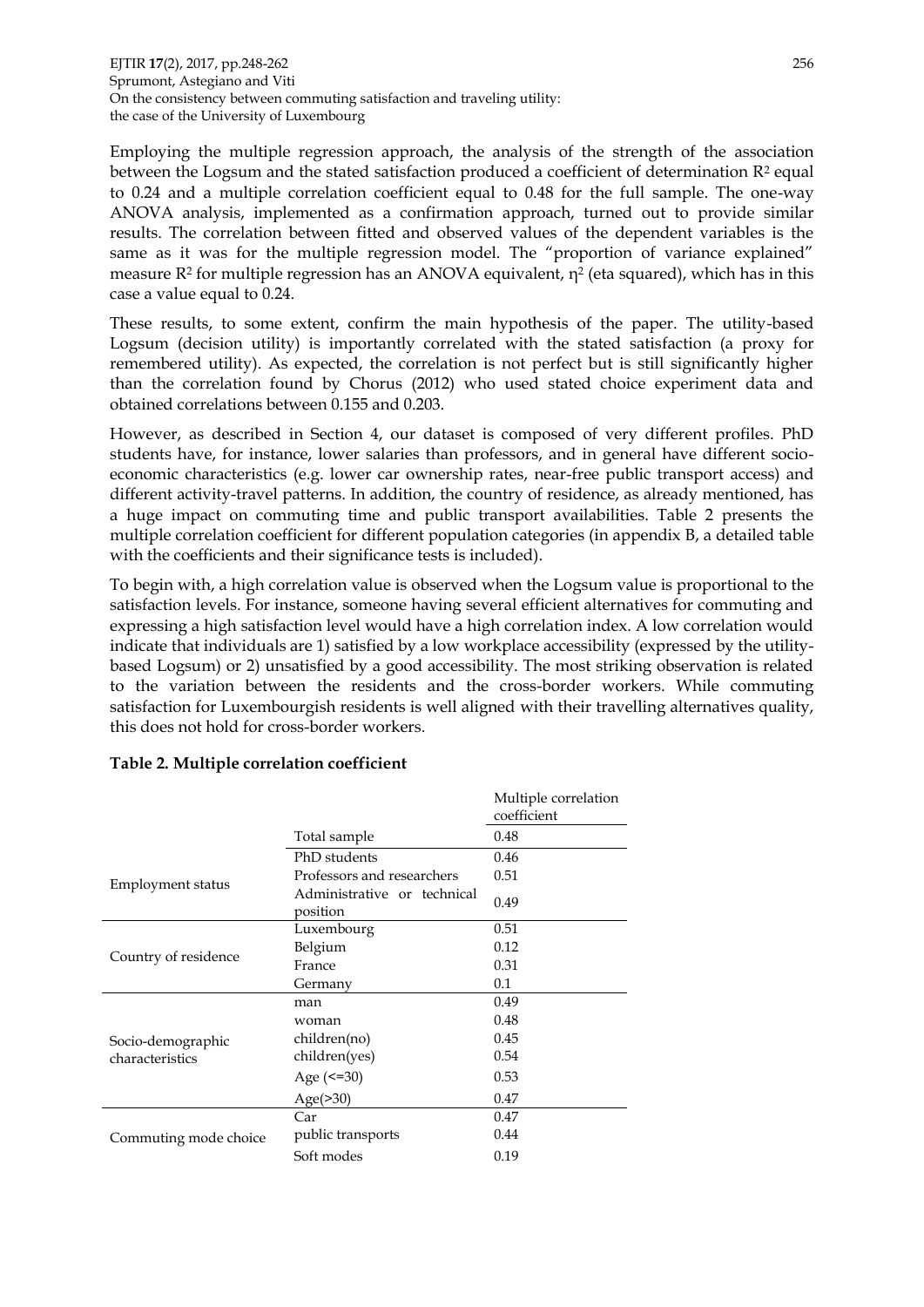EJTIR **17**(2), 2017, pp.248-262 257 Sprumont, Astegiano and Viti On the consistency between commuting satisfaction and traveling utility: the case of the University of Luxembourg

The interesting fact is that this dissimilarity is consistent for all three cross-border countries. The quality of the commuting alternatives (expressed by the Logsum value) is far lower, mainly for Germany and Belgium, than the ones of Luxembourgish residents but cross-borders are, on average, "happier" with respect to their resident colleagues. One hypothesis that could be made is that, by stating their general satisfaction, cross-borders workers included other non-travelling related elements such as the advantage of living in their own country (where housing is significantly cheaper), while earning higher Luxembourgish salaries. Similar reasoning is probably applicable for soft modes users who have stated higher satisfaction levels than expected compared to their Logsum value (leading to lower correlation index value). In this case, elements such as the pleasure of being outside, self-contentment of doing a physical activity or having a sustainable behaviour, etc. could have influenced their answers. However, due to a low number of soft modes users this result has to be interpreted with caution.

# **6. Conclusion and policy implications**

This paper focused on confirming the relation between Random Utility Maximization Logsum and commuting mode choice satisfaction. While random utility theory assumes a perfect correlation between decision utility and remembered utility, some empirical experiments (e.g. Kahneman et al., 1997) showed that the two concepts were in fact different. The discrepancy between ex-ante and ex-post utility evaluation has already been discussed (Abou-Zeid & Ben Akiva, 2012; Ettema et al., 2010; Chorus and de Jong, 2011). However, with the exception of Chorus (2012), the quantification of this difference has received almost no attention from researchers. The importance of this analysis is to assess whether the utility-based satisfaction measure, which is quantifiable, can be a proxy of the travellers' commuting satisfaction, and hence be used for predicting the impact of changes in accessibility, the introduction of new transport services and in general for assessing different TDM strategies.

The travellers' satisfaction responses were collected using a conventional travel survey. These measurements were then correlated with the Logsum that was computed based on parameter estimates obtained from an MNL model. Compared to Chorus (2012) who used stated preferences data and obtained low correlations (between 0.155 and 0.203), our results show that the multiple correlation coefficient in our dataset is significantly higher (0.48). This seems to be in line with Ettema et al. (2010) who formulate the hypothesis that for repeated choices such as commuting, remembered utility will be, after some time, related to decision utility. The Logsum is indeed a good measurement of the satisfaction level but, in our opinion, it is still not fully capable of reproducing the stated satisfaction.

After observing that, at the aggregated level, Logsum and stated commuting satisfaction levels are positively associated, in-depth analysis has shown strong variations among respondents' categories. While association indices are rather stable among socio-demographic classes, this is not anymore the case for the different country of residence and commuting mode choice. Being a resident or not affects the correlation indexes considerably. The cross-border workers having lower Logsum values indicated average satisfaction levels. It seems that, for them, satisfaction is not only related to the trip in itself but also in other elements such as the benefit of living in their own country and having a Luxembourgish salary.

This is also confirmed by the results of the MNL model. Indeed, results show very similar parameters values for PhD students and Professors. However, the ASCs, which represent effects not directly captured by the systematic component, highlight how the car is the most preferred mode. This could be connected with some residential aspects such as the accessibility to public transport infrastructure or, for example, the inability to cycle for very long distances. The introduction of these types of attributes will be object of future research study.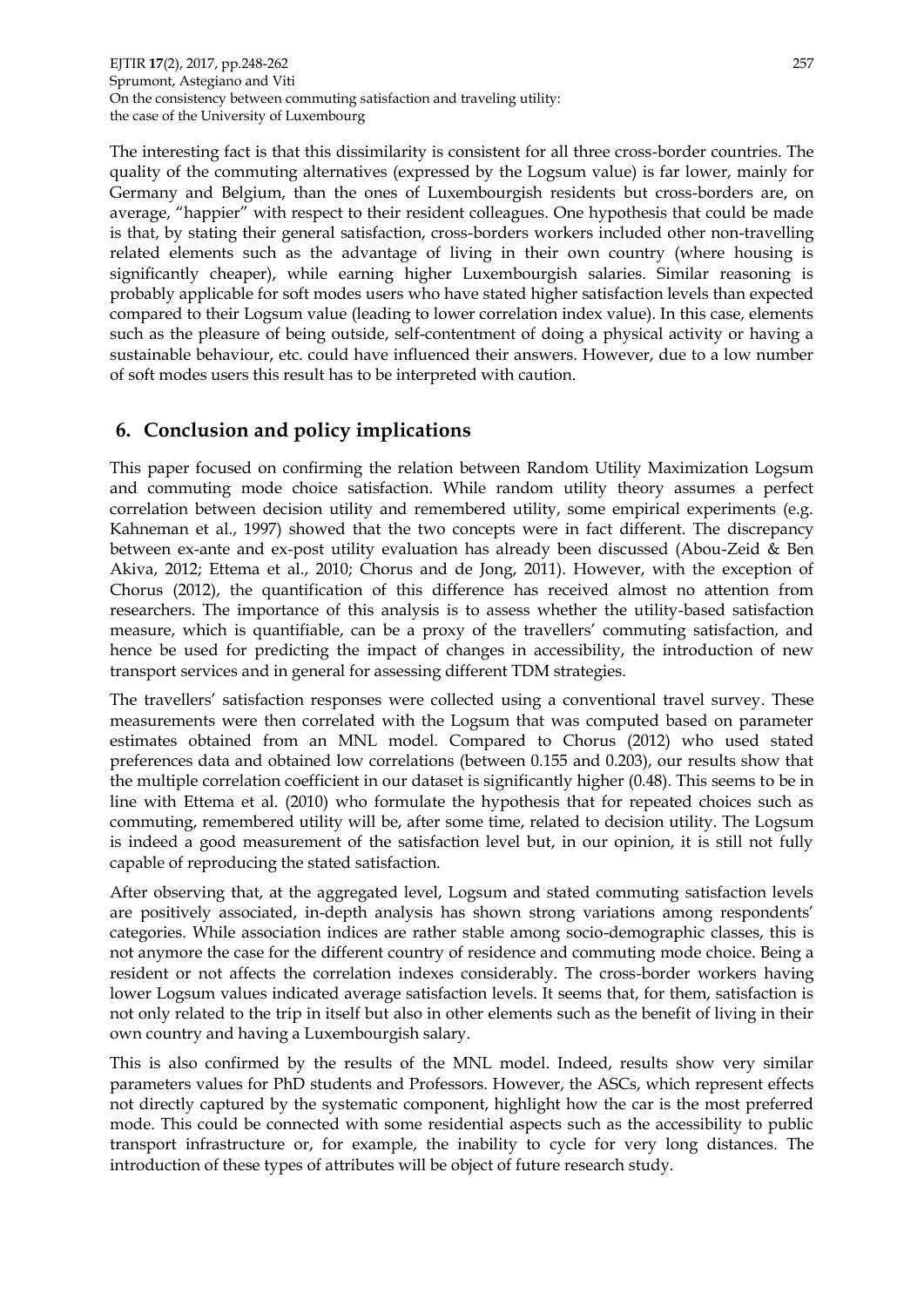EJTIR **17**(2), 2017, pp.248-262 258 Sprumont, Astegiano and Viti On the consistency between commuting satisfaction and traveling utility: the case of the University of Luxembourg

According to Ettema et al. (2010) the goal of policy makers and practitioners should be that of increasing travellers' satisfaction. As shown in this study, decision utility and people evaluations' of their trips do not fully coincide; as a consequence, using standard cost-benefit analysis might be complex from the point of view of policy makers. In addition to classical variables such as travel time, travel cost, number of interchanges, etc. policy makers could systematically take into account soft variables such as comfort, cleanliness, noise level, etc. Kahneman et al. (1997) mentioned that the peak-end rule was, for instance, introducing bias in the evaluation of experience toward the most intense and the end of the considered event. This is particularly interesting regarding the implementation of sustainable transport policies. For instance, when using public transport important delays, strikes and overcrowded services might affect travellers' appreciation more sharply than a high ticket cost. Reliability and consistency in public transport service should constitute important goals of mobility providers. In addition, because the end of the trip (commuting trip or not) will play an important role in the way public transport users evaluate their experience, efforts have to be made to avoid long waiting times (due to red lights, bus bunching, etc.) close to major workplace areas.

Similarly to what Abou-Zeid and Ben-Akiva (2012) suggested for household travel surveys, systematically collecting satisfaction for the travel alternative within cross-sectional travel surveys is a must. The University of Luxembourg, when implementing travel surveys, is adding a single question regarding the home-to-work trip satisfaction. Considering that decision and remembered utility do not totally coincide and that, as pointed out by Ettema et al. (2010), the goal of policy makers is to increase travellers' satisfaction, it is important to collect information on individual trips' satisfaction.

Possible future research directions include: the development of metrics fully capable to reproduce the stated satisfaction; the estimation of the parameters (in the utility function) through a Nested logit and how they could reflect on the Logsum and consequently in the correlation with satisfaction.

#### **Acknowledgements**

This research has been funded by the Luxemburgish FNR ("Fonds National de la Recherche") through an AFR grant for the STABLE project (7951609), and by the EU Marie-Curie funded project InCoMMune (618234). The authors are grateful to Dr. Marco Rinaldi for his valuable comments.

#### **References**

Abou-Zeid, M. (2009). Measuring and Modeling Activity and Travel Well-Being. Ph.D. Thesis. Massachusetts Institute of Technology, USA.

Abou-Zeid, M., & Ben-Akiva, M. (2012). Well-being and activity-based models. Transportation, 39(6), 1189–1207.

Ajzen, I. (1985). From Intentions to Actions: A Theory of Planned Behavior. In P. D. J. Kuhl & D. J. Beckmann (Eds.), Action Control (pp. 11–39). Springer Berlin Heidelberg.

Banister, D. (2008). The sustainable mobility paradigm. Transport Policy, 15(2), 73–80.

Ben-Akiva, M., & Lerman, S. R. (1985). Discrete Choice Analysis: Theory and Application to Travel Demand (1 edition). Cambridge, Mass: The MIT Press.

Bierlaire, M. (2003). BIOGEME: A free package for the estimation of discrete choice models. Presented at the 3rd Swiss Transportation Research Conference, Ascona,Switzerland.

Carpentier, S., & Gerber, P. (2009). Les déplacements domicile-travail : en voiture, en train ou à pied ?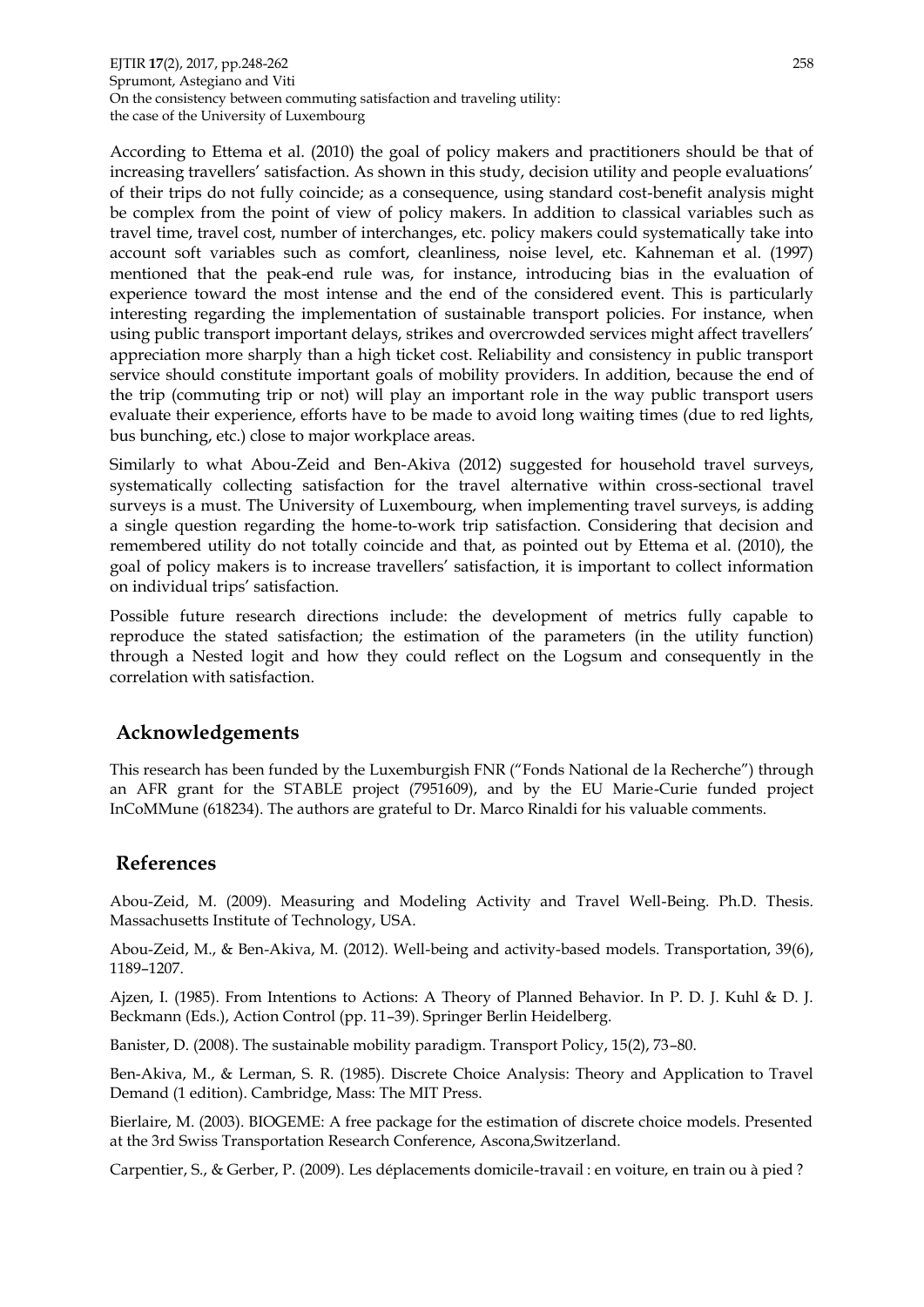EJTIR **17**(2), 2017, pp.248-262 259 Sprumont, Astegiano and Viti On the consistency between commuting satisfaction and traveling utility: the case of the University of Luxembourg

Chorus, C. G. (2012). Logsums for utility-maximizers and regret-minimizers, and their relation with desirability and satisfaction. Transportation Research Part A: Policy and Practice, 46(7), 1003–1012.

Chorus, C. G., & de Jong, G. C. (2011). Modeling experienced accessibility for utility-maximizers and regret-minimizers. Journal of Transport Geography, 19(6), 1155–1162.

Christensen, R. (2011). Plane answers to complex questions: the theory of linear models. Springer Science & Business Media.

De Vos, J., Mokhtarian, P. L., Schwanen, T., Acker, V. V., & Witlox, F. (2016). Travel mode choice and travel satisfaction: bridging the gap between decision utility and experienced utility. Transportation.

Epstein, D. (2010). L'évolution de la vitesse de déplacement domicile-travail au Luxembourg de 1960 à nos jours. Les Cahiers Du CEPS/INSTEAD, p. num. 2010-17, 20 p.

Ettema, D., Gärling, T., Eriksson, L., Friman, M., Olsson, L. E., & Fujii, S. (2011). Satisfaction with travel and subjective well-being: Development and test of a measurement tool. Transportation Research Part F: Traffic Psychology and Behaviour, 14(3), 167–175.

Ettema, D., Gärling, T., Olsson, L. E., & Friman, M. (2010). Out-of-home activities, daily travel, and subjective well-being. Transportation Research Part A: Policy and Practice, 44(9), 723–732.

Ettema, D., Gärling, T., Olsson, L. E., Friman, M., & Moerdijk, S. (2013). The road to happiness: Measuring Dutch car drivers' satisfaction with travel. Transport Policy, 27, 171–178.

Geurs, K. (2006). Accessibility, Land use and Transport. Eburon Press.

Kahneman, D., & Sugden, R. (2005). Experienced Utility as a Standard of Policy Evaluation. Environmental and Resource Economics, 32(1), 161–181.

Kahneman, D., & Thaler, R. H. (2006). Anomalies: Utility Maximization and Experienced Utility. The Journal of Economic Perspectives, 20(1), 221–234.

Kahneman, D., Wakker, P. P., & Sarin, R. (1997). Back to Bentham? Explorations of Experienced Utility. The Quarterly Journal of Economics, 112(2), 375–405.

Klein, S. (2010). Les transports en commun au Luxembourg en 2006-2007. Les Cahiers Du CEPS/INSTEAD, p. Cahier n°2010-11, 20 p.

McFadden, D. (1980). Econometric Models for Probabilistic Choice Among Products. The Journal of Business, 53(3), S13–S29.

Medard de Chardon, C., & Caruso, G. (2012). Friendly Batch Routing (FBR).

Mokhtarian, P. L., & Salomon, I. (2001). How derived is the demand for travel? Some conceptual and measurement considerations. Transportation Research Part A: Policy and Practice, 35(8), 695–719.

Ory, D. T., & Mokhtarian, P. L. (2005). When is getting there half the fun? Modeling the liking for travel. Transportation Research Part A: Policy and Practice, 39(2–3), 97–123.

Páez, A., & Whalen, K. (2010). Enjoyment of commute: A comparison of different transportation modes. Transportation Research Part A: Policy and Practice, 44(7), 537–549.

Redmond, L. S., & Mokhtarian, P. L. (2001). The positive utility of the commute: modeling ideal commute time and relative desired commute amount. Transportation, 28(2), 179–205.

Sprumont, F., Viti, F., Caruso, G., & König, A. (2014). Workplace Relocation and Mobility Changes in a Transnational Metropolitan Area: The Case of the University of Luxembourg. Transportation Research Procedia, 4, 286–299.

Statec statistiques Luxembourg. (2016). Retrieved 28 September 2016, from http://www.statistiques.public.lu/fr/index.html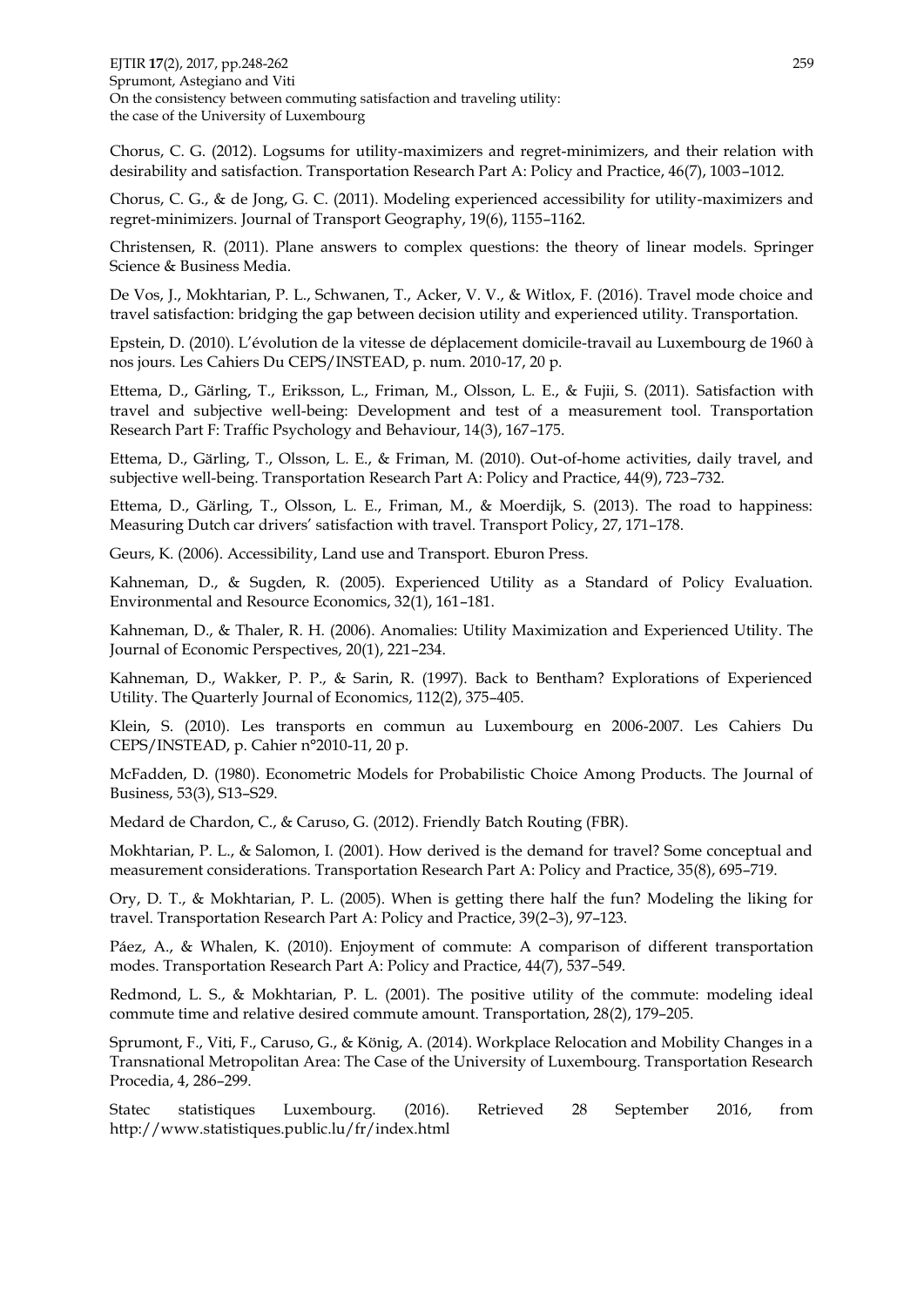EJTIR **17**(2), 2017, pp.248-262 260 Sprumont, Astegiano and Viti On the consistency between commuting satisfaction and traveling utility: the case of the University of Luxembourg

St-Louis, E., Manaugh, K., van Lierop, D., & El-Geneidy, A. (2014). The happy commuter: A comparison of commuter satisfaction across modes. Transportation Research Part F: Traffic Psychology and Behaviour, 26, Part A, 160–170.

Turcotte, M. (2011). Commuting to work: Results of the 2010 General Social Survey. Canadian Social Trends, 92, p. 25–36.

Whalen, K. E., Páez, A., & Carrasco, J. A. (2013). Mode choice of university students commuting to school and the role of active travel. Journal of Transport Geography, 31, 132–142.

# **Appendices**

*Appendix A. Key Figures*

| Socio-demographic information           |         |                  |                                                      |                             |            |
|-----------------------------------------|---------|------------------|------------------------------------------------------|-----------------------------|------------|
| Male                                    | 42%     |                  | Professors or researchers                            |                             | 41%        |
| PhD students                            | 16%     |                  | position                                             | Technical or administrative | 43%        |
| Average age                             | 39.5    |                  | Presence of kids younger<br>than 12 in the household |                             | 37%        |
| Mode choice                             |         |                  |                                                      |                             |            |
|                                         | Total   | Belgium          | France                                               | Germany                     | Luxembourg |
| Car                                     | 55%     | $71\%$           | 52%                                                  | 58%                         | 54%        |
| Public transport                        | 39%     | 29%              | 48%                                                  | 42%                         | 37%        |
| Soft modes                              | 6%      | $0\%$            | $0\%$                                                | 0%                          | 10%        |
| Mode availability                       |         |                  |                                                      |                             |            |
|                                         | Total   | Belgium          | France                                               | Germany                     | Luxembourg |
| Car                                     | 76%     | 86%              | 90%                                                  | 73%                         | 73%        |
| Public transport                        | 96%     | 93%              | 95%                                                  | 86%                         | 100%       |
| Soft modes                              | 44%     | 0%               | 9%                                                   | 0%                          | 69%        |
| Travel distances and time               |         |                  |                                                      |                             |            |
|                                         | Minimum | Maximum          | Average                                              | Standard<br>Deviation       |            |
| Distance (km)                           | 0.2     | 167.2            | 29.3                                                 | 25.4                        |            |
| Traveling time (min)                    | 1.0     | 138.5            | 46.1                                                 | 25.1                        |            |
| Work position                           |         |                  |                                                      |                             |            |
|                                         | Total   | Belgium          | France                                               | Germany                     | Luxembourg |
| Technical or administrative<br>position | 43%     | 64%              | 69%                                                  | 37%                         | 36%        |
| PhD students                            | 16%     | 14%              | 9%                                                   | 23%                         | 16%        |
| Professors or researchers               | 41%     | 21%              | 22%                                                  | 40%                         | 48%        |
| Satisfaction level                      |         |                  |                                                      |                             |            |
| Average Satisfaction level:             |         | $2.7$ (out of 4) |                                                      |                             |            |
| Mode of the satisfaction level          |         | Satisfied        |                                                      |                             |            |
| Satisfaction level by mode              |         |                  |                                                      |                             |            |
|                                         |         | Car              | Public<br>transport                                  | Soft modes                  | Total      |
| Very unsatisfied                        |         | 13%              | $5\%$                                                | $0\%$                       | 9%         |
| Unsatisfied                             |         | 33%              | 28%                                                  | 0%                          | 29%        |
| Satisfied                               |         | 38%              | 56%                                                  | 27%                         | 44%        |
| Very satisfied                          |         | 16%              | 11%                                                  | 73%                         | 18%        |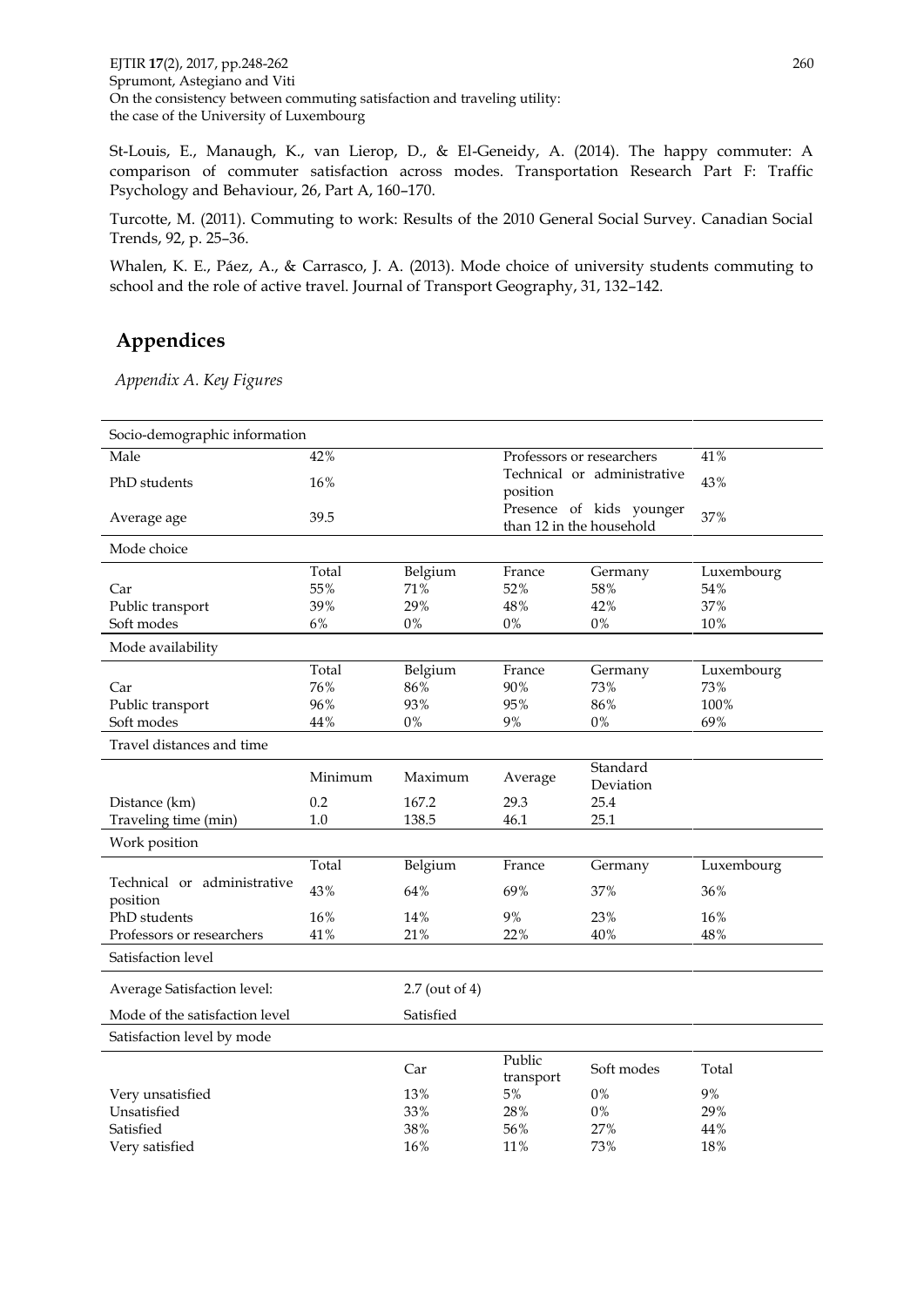#### *Appendix B. Full ANOVA results*

|                     |                  | Estimate                       | Std. error | t value   | Pr.                 | MultipleR<br>squared | Multiple<br>Correlation<br>coefficient |
|---------------------|------------------|--------------------------------|------------|-----------|---------------------|----------------------|----------------------------------------|
|                     | Intercept        | 2.8756                         | 0.4097     | $-7.019$  | $1.31e-09$ ***      |                      |                                        |
|                     | Sat2             | 0.7407                         | 0.5018     | 1.476     | 0.1445              |                      |                                        |
| PHD                 | Sat <sub>3</sub> | 0.8872                         | 0.4769     | 1.86      | 0.0672              | 0.22                 | 0.46                                   |
|                     | Sat4             | 2.671                          | 0.6314     | 4.23      | 7.15e-05 ***        |                      |                                        |
| PROF                | Intercept        | 2.8556                         | 0.4067     | $-7.021$  | 4.53e-11 ***        |                      |                                        |
|                     | Sat2             | 0.4358                         | 0.4569     | 0.954     | 0.341396            |                      |                                        |
|                     | Sat <sub>3</sub> | 1.6419                         | 0.4311     | 3.809     | $0.000193$ ***      | 0.26                 | 0.51                                   |
|                     | Sat4             | 2.5076                         | 0.4605     | 5.445     | $1.71e-07$ ***      |                      |                                        |
|                     | Intercept        | $-2.935$                       | 0.3111     | $-9.435$  | $<$ 2e-16 ***       |                      | 0.49                                   |
|                     | Sat2             | 0.4141                         | 0.35       | 1.183     | 0.2382              |                      |                                        |
| <b>ADMIN</b>        | Sat <sub>3</sub> | 0.741                          | 0.3445     | 2.151     | $0.0328*$           | 0.24                 |                                        |
|                     | Sat4             | 2.3567                         | 0.3894     | 6.053     | 7.95e-09 ***        |                      |                                        |
|                     | Intercept        | 2.0475                         | 0.2762     | $-7.414$  | $1.65e-12$ ***      |                      |                                        |
| <b>LUX</b>          | Sat2             | 0.4704                         | 0.2972     | 1.583     | 0.11461             | 0.26                 | 0.51                                   |
|                     | Sat <sub>3</sub> | 1.0998                         | 0.2855     | 3.852     | $0.000147$ ***      |                      |                                        |
|                     | Sat4             | 1.7486                         | 0.2929     | 5.97      | 7.60e-09***         |                      |                                        |
|                     | Intercept        | 2.2078                         | 0.7796     | $-2.832$  | $0.00922**$         |                      |                                        |
| BE                  | Sat2             | 0.4116                         | 0.8269     | $-0.498$  | 0.62313             | $0.01\,$             | 0.12                                   |
|                     | Sat <sub>3</sub> | 0.3942                         | 0.8619     | $-0.457$  | 0.65151             |                      |                                        |
|                     | Sat4             | 0.7177                         | 1.3503     | $-0.532$  | 0.59992             |                      |                                        |
|                     | Intercept        | 3.7664                         | 0.3253     | $-11.579$ | $2e-16$ ***         |                      | $0.1\,$                                |
| $\operatorname{GE}$ | Sat2             | 0.145                          | 0.3984     | 0.364     | 0.717               | $0.01\,$             |                                        |
|                     | Sat <sub>3</sub> | 0.0786                         | 0.3945     | 0.199     | 0.843               |                      |                                        |
|                     | Sat4             | 0.7677                         | 0.9758     | 0.787     | 0.434               |                      |                                        |
|                     | Intercept        | $-2.486$                       | 0.3219     | $-7.723$  | 2.77e-10***         |                      | 0.31                                   |
| FR                  | Sat2             | 0.2201                         | 0.3971     | $-0.554$  | 0.5817              | $0.01\,$             |                                        |
|                     | Sat <sub>3</sub> | 0.4311                         | 0.4035     | $-1.068$  | 0.2902              |                      |                                        |
|                     | Sat4             | 1.4282                         | 0.8517     | 1.677     | $0.0993$ .          |                      |                                        |
|                     | Intercept        | $-2.7839$                      | 0.2351     | $-11.843$ | $<$ 2e-16 ***       |                      | 0.47                                   |
| CAR                 | Sat2             | 0.6608                         | 0.2769     | 2.386     | $0.0178 *$          | 0.22                 |                                        |
|                     | Sat <sub>3</sub> | 1.2785                         | 0.2718     | 4.704     | 4.33e-06 ***        |                      |                                        |
|                     | Sat4             | 2.2966                         | 0.3132     | 7.333     | $3.48e-12$ ***      |                      |                                        |
|                     | Intercept        | $-3.3294$                      | 0.4889     | $-6.811$  | $1.70e-10$ ***      |                      | 0.44                                   |
| PT                  | Sat2             | 0.4111                         | 0.528      | 0.779     | 0.4373              | $0.2\,$              |                                        |
|                     | Sat3             | 1.3148                         | 0.5088     | 2.584     | $0.0106 *$          |                      |                                        |
|                     | Sat4             | 2.6154                         | 0.5875     | 4.451     | 1.56e-05***         |                      |                                        |
| SOFT                |                  | Only Sat3 and Sat4 are present |            |           |                     |                      |                                        |
|                     | Intercept        | $-0.3295$                      | 0.2891     | $-1.14$   | 0.266               | 0.36                 | 0.19                                   |
|                     | Sat4             | 0.3184                         | 0.3382     | 0.941     | 0.356               |                      |                                        |
|                     | Intercept        | $-2.6873$                      | 0.3763     | $-7.141$  | 2.15e-11 ***        |                      |                                        |
| Male                | Sat2             | 0.2303                         | 0.4309     | 0.534     | 0.5937              | 0.24                 | 0.49                                   |
|                     | Sat3             | 0.9502                         | 0.4061     | 2.339     | $0.0204$ $^{\star}$ |                      |                                        |
|                     | Sat4             | 2.3093                         | 0.4346     | 5.314     | 3.11e-07***         |                      |                                        |